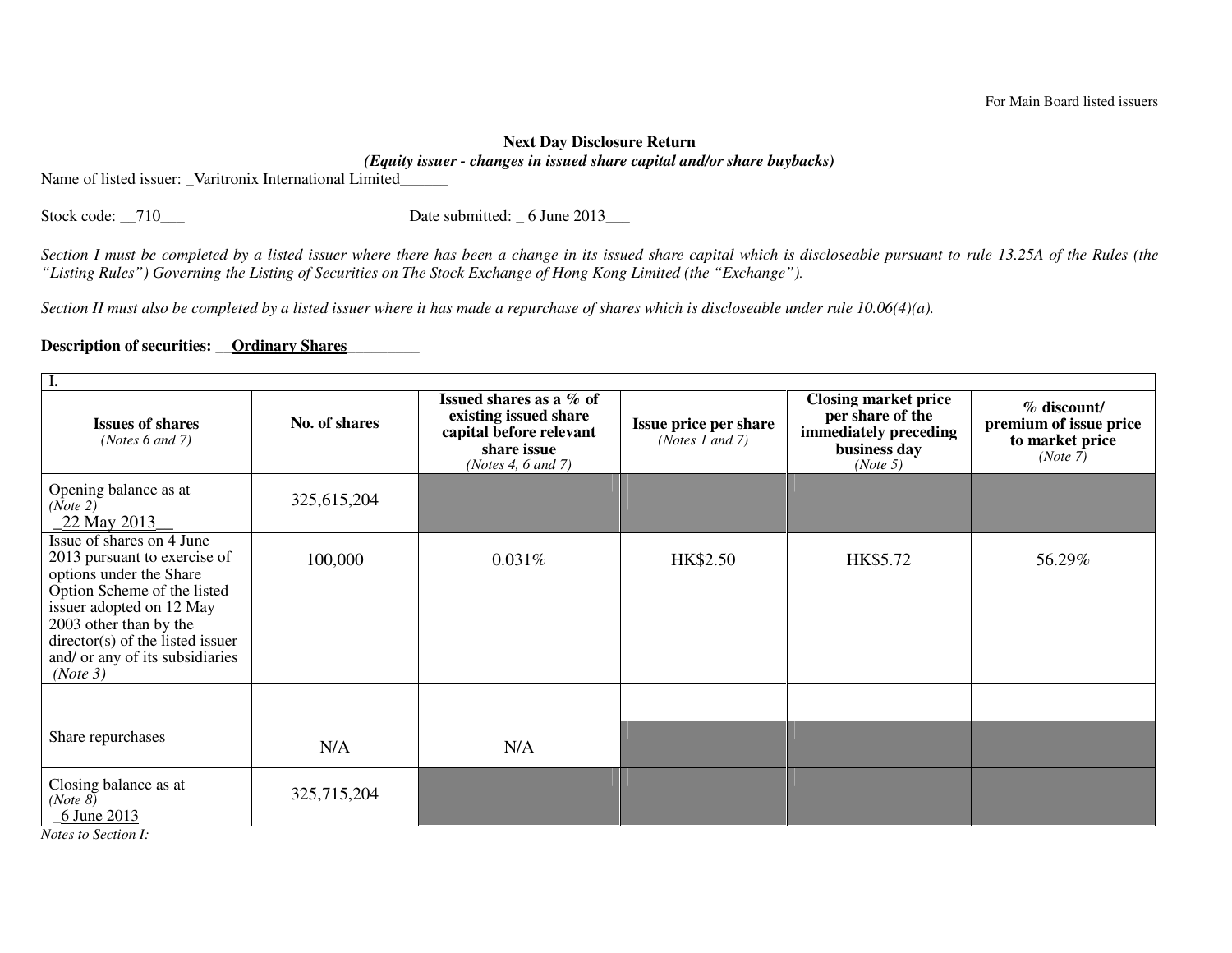- *1. Where shares have been issued at more than one issue price per share, a weighted average issue price per share should be given.*
- *2. Please insert the closing balance date of the last Next Day Disclosure Return published pursuant to rule 13.25A or Monthly Return pursuant to rule 13.25B, whichever is the later.*
- *3. Please set out all changes in issued share capital requiring disclosure pursuant to rule 13.25A together with the relevant dates of issue. Each category will need to be disclosed individually with sufficient information to enable the user to identify the relevant category in the listed issuer's Monthly Return. For example, multiple issues of shares as a result of multiple exercises of share options under the same share option scheme or of multiple conversions under the same convertible note must be aggregated and disclosed as one category. However, if the issues resulted from exercises of share options under 2 share option schemes or conversions of 2 convertible notes, these must be disclosed as 2 separate categories.*
- *4. The percentage change in the listed issuer's issued share capital is to be calculated by reference to the listed issuer's total issued share capital (excluding for such purpose any shares repurchased or redeemed but not yet cancelled) as it was immediately before the earliest relevant event which has not been disclosed in a Monthly Return or Next Day Disclosure Return.*
- *5. Where trading in the shares of the listed issuer has been suspended, "closing market price per share of the immediately preceding business day" should be construed as "closing market price per share of the business day on which the shares were last traded".*
- *6. In the context of a repurchase of shares:* 
	- *"issues of shares" should be construed as "repurchases of shares"; and*  г
	- *"issued shares as a % of existing issued share capital before relevant share issue" should be construed as "repurchased shares as a % of existing issued share capital before relevant share repurchase".*
- *7. In the context of a redemption of shares:* 
	- *"issues of shares" should be construed as "redemptions of shares";*  г
	- $\mathbf{u} = \mathbf{u}$  *"issued shares as a % of existing issued share capital before relevant share issue" should be construed as "redeemed shares as a % of existing issued share capital before relevant share redemption"; and*
	- *"issue price per share" should be construed as "redemption price per share".*   $\blacksquare$
- *8. The closing balance date is the date of the last relevant event being disclosed.*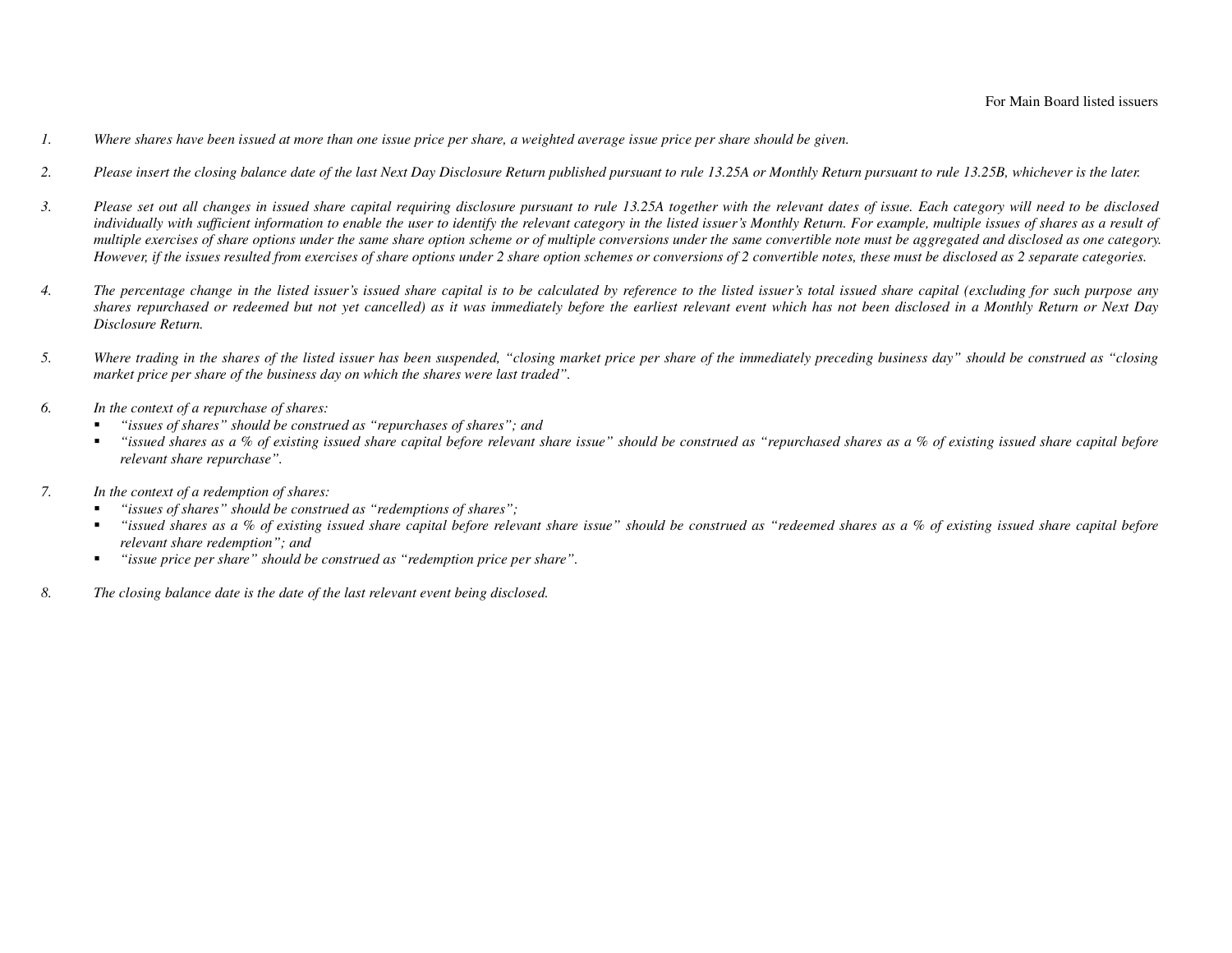| $\overline{\mathbf{II}}$ . |                                                                                                                           |                                      |                                                                            |                                             |                      |                                                                                                                                                                                                                                                                                                                                                                                                                                                                                                              |  |  |  |
|----------------------------|---------------------------------------------------------------------------------------------------------------------------|--------------------------------------|----------------------------------------------------------------------------|---------------------------------------------|----------------------|--------------------------------------------------------------------------------------------------------------------------------------------------------------------------------------------------------------------------------------------------------------------------------------------------------------------------------------------------------------------------------------------------------------------------------------------------------------------------------------------------------------|--|--|--|
| Purchase report<br>A.      |                                                                                                                           |                                      |                                                                            |                                             |                      |                                                                                                                                                                                                                                                                                                                                                                                                                                                                                                              |  |  |  |
| Trading<br>date            |                                                                                                                           | Number of<br>securities<br>purchased | Method of purchase<br>(Note)                                               | Price per share or highest<br>price paid \$ | Lowest price paid \$ | Total paid \$                                                                                                                                                                                                                                                                                                                                                                                                                                                                                                |  |  |  |
|                            |                                                                                                                           | N/A                                  |                                                                            |                                             |                      |                                                                                                                                                                                                                                                                                                                                                                                                                                                                                                              |  |  |  |
| Total                      |                                                                                                                           |                                      |                                                                            |                                             |                      |                                                                                                                                                                                                                                                                                                                                                                                                                                                                                                              |  |  |  |
| <b>B.</b>                  |                                                                                                                           |                                      | Additional information for issuer whose primary listing is on the Exchange |                                             |                      |                                                                                                                                                                                                                                                                                                                                                                                                                                                                                                              |  |  |  |
| 1.                         | Number of such securities purchased on the Exchange in the year to date (since ordinary<br>(a)<br>resolution)             |                                      |                                                                            |                                             |                      |                                                                                                                                                                                                                                                                                                                                                                                                                                                                                                              |  |  |  |
| 2.                         | % of issued share capital at time ordinary resolution passed acquired on the Exchange since<br>$\%$<br>date of resolution |                                      |                                                                            |                                             |                      |                                                                                                                                                                                                                                                                                                                                                                                                                                                                                                              |  |  |  |
|                            |                                                                                                                           |                                      | $($ (a) x 100)                                                             |                                             |                      |                                                                                                                                                                                                                                                                                                                                                                                                                                                                                                              |  |  |  |
|                            |                                                                                                                           |                                      | issued share capital                                                       |                                             |                      |                                                                                                                                                                                                                                                                                                                                                                                                                                                                                                              |  |  |  |
| exchange.                  |                                                                                                                           |                                      |                                                                            |                                             |                      | We hereby confirm that the repurchases set out in A above which were made on the Exchange were made in accordance with the Listing Rules and that there have been no<br>material changes to the particulars contained in the Explanatory Statement dated _______________ which has been filed with the Exchange. We also confirm that any<br>purchases set out in A above which were made on another stock exchange were made in accordance with the domestic rules applying to purchases made on that other |  |  |  |

 *Note to Section II: Please state whether on the Exchange, on another stock exchange (stating the name of the exchange), by private arrangement or by general offer.*